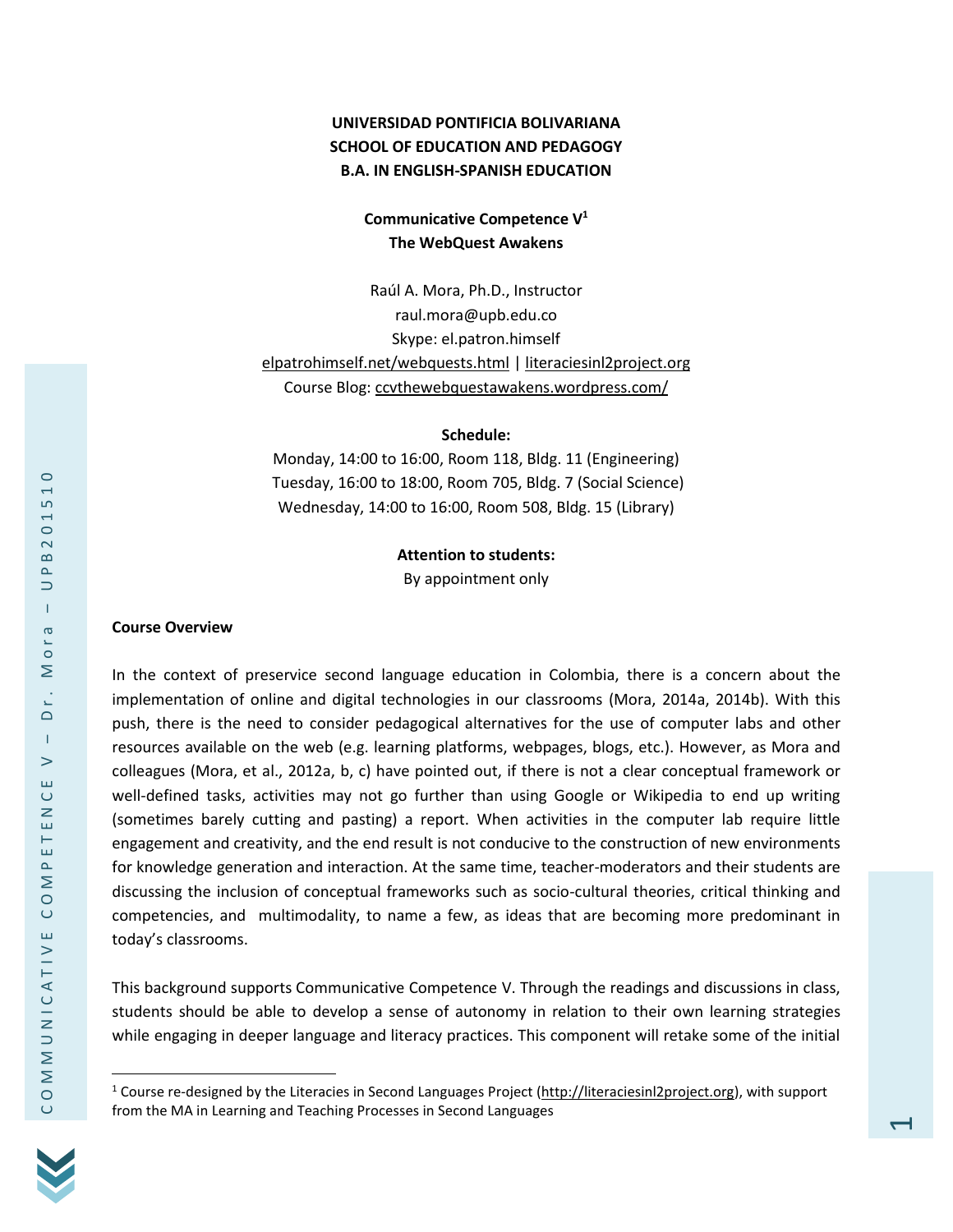work with WebQuests (Dodge, 1997; March, 2000; Mora, et al., 2011, 2012a, b, c) that belonged, prior to the curricular transformation of the Communicative Competence Cycle (Martínez, 2012; Mora, et al., 2012a), to Communicative Competence III. The work with WebQuests that we will continue in Communicative Competence V will revisit the first additions to the conceptual background that integrated ideas about communicative tasks, competences, and the analysis of the Common European Framework and will add a few more ideas (Mora, 2014d). Specifically, in this iteration of the component we will zero in on the inclusion of multimodality (Kress, 2010; Mejía-Vélez & Salazar Patiño, 2014; Mora, 2014b) as the key feature that will help teachers design better and more meaningful WebQuests.

In line with the overall spirit of the Communicative Competence cycle, this component will continue emphasizing a heightened awareness of two realities permeating our work: (a) the need for all teachers need to be highly qualified practitioners of their craft and (b) the position of this course within a preservice teacher education program. Therefore, a constant reflexivity (Bourdieu & Wacquant, 1992; Mora, 2011, 2014c, forthcoming) process about how to apply these contents and ideas to our work with students in the local contexts of Antioquia and Colombia will be a fixture will be a fixture in our class activities and discussions.

### **Capabilities and Competences**

**Capability for the Teachability Cycle:** [Student] builds the notion of what is good, beginning a critical reflection, from educational and pedagogical frames of reference, in relation to specific contents and knowledge, and guided toward human well-being and life guidance.

**Overall Competence for the Teachability Cycle:** [Student] understands the language as a meaning system, cognitive tool, and cohesion and social interaction instrument from an intercultural perspective.

#### **Competence Domains for the Component:**

- I analyze what it means to be a language teacher through diverse text genres
- I am aware of academic writing foundations to express my ideas
- I synthesize the conceptual elements of a WebQuest in its design process.
- I interpret the transformations of specific knowledge in relation to technological transformations and their learning and teaching implications.

### **Capstone Project**

As the course overview so indicates, the capstone project is the design of a WebQuest. That said, in the process of reaching the actual design, there are a series of smaller assignments scattered throughout the semester. Please check the Class Schedule for information about the due dates.

 $\circ$  $\overline{ }$ LŊ

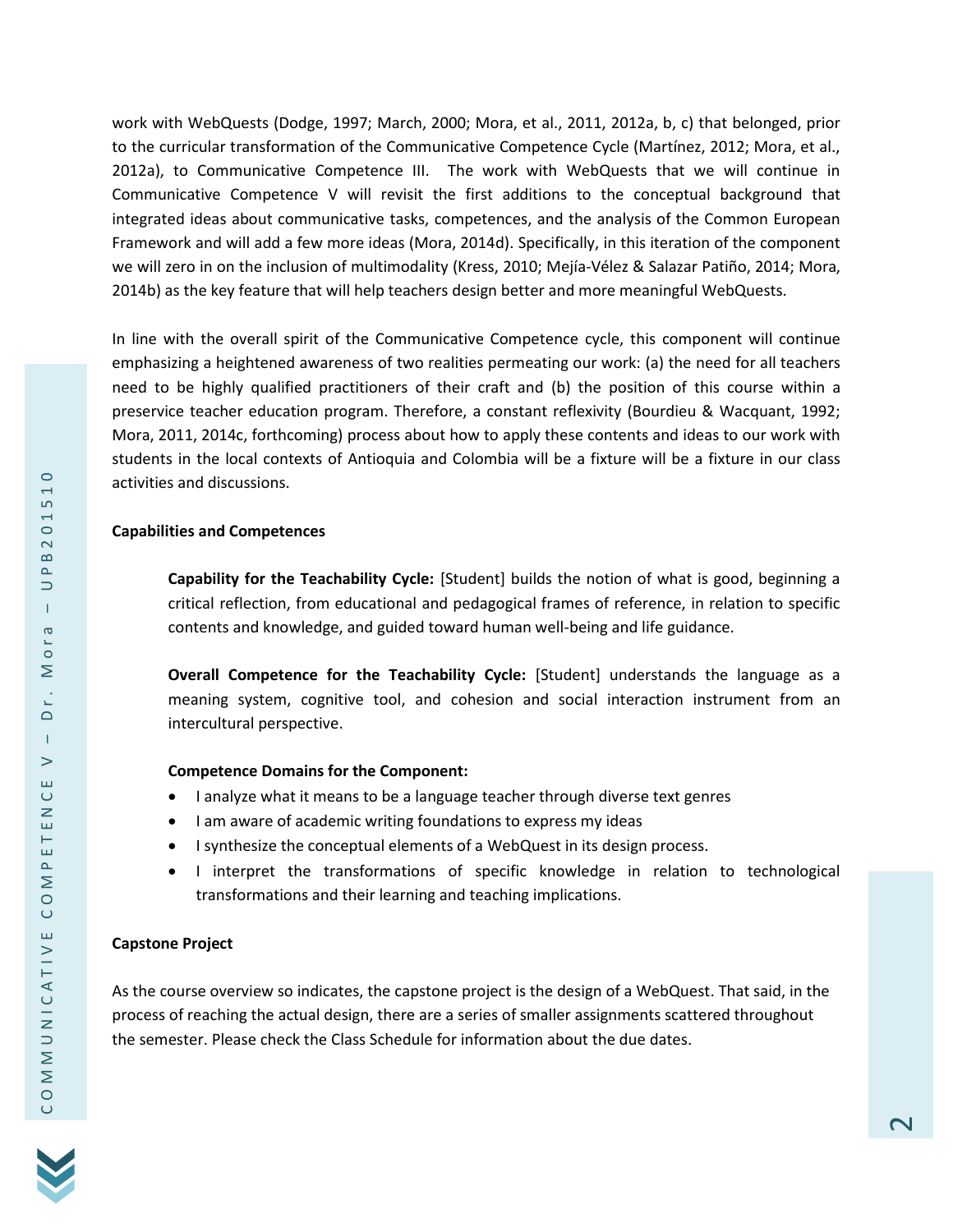**Assignment 1: Competence and Question Draft Statement –** As a bookend to the first module of this course, students have to write a draft statement where they have to illustrate the competence they will explore through their WebQuests, along with the guiding question that they intend to explore through the WebQuest. They will rely on the existing literature from the course and other sources they can find through the existing databases. **(25% of Final Grade)**

**Assignment 2: Podcast 1 – Situating the topic within the elements of the conceptual framework –** In the interest of exploring multimodal discourse (Kress & Van Leeuwen, 2001), students will have to create two podcasts. In the first one, they will engage in a scholarly discussion (ranging between 8 and 10 minutes with equal share of talk time among team members) about how they intend to use the different conceptual elements we discussed in the first half of the course in the design of their WebQuests. As this is an academic essay, references to the course readings must be part of the discussion. **(15% of Final Grade)**

**Assignment 3: WebQuest Design –** During the second half of the component, students will design their WebQuest activity, starting from the ideas that they drafted in their statements. The WebQuest will be on a website (look at resources below for links for free websites). You will have plenty of latitude for topics and activities, so long as you maintain the basic structure and goals for the WebQuest (see Dodge, 1997 and Mora, 2014c for details). **(30% of Final Grade)**

**Assignment 4: Podcast #2 – Abstract and Reflexivity –** As part of the design of the WebQuest, the team should create a second podcast where they will share what their WebQuests are about and discuss their thoughts on the benefits of creating/using WebQuests for second language learning. The podcast should also provide teachers (pre- and in-service alike) with tips and considerations so that they too can use and design WebQuests. Tone will be more casual than the first, but keeping in mind that the target audience are literacy teachers and researchers. **(15% of Final Grade)**

**Assignment 5: Presentation –** An important part of learning to become teachers and scholars is to become accustomed to facing audiences in academic settings. The final assignment of this course, then, involves making a short academic presentation (12 minutes maximum) where students will discuss the contents of their WebQuests, share details about the design, and answer questions from a panel of academics. **(15% of Final Grade)**

#### **Expectations**

**Classwork.** You should be on time every class. I do call roll every day. If you are over 15 minutes late, I will allow you to enter the room, but it will count as half an absence. If, for some reason, you cannot be in class, please notify me via e-mail as soon as possible (I always check my e-mail before class begins). Remember that missing the equivalent to 20% of the course without valid reasons becomes grounds for failing this course (since there are 41 class sessions this semester, 9 is the magic number). Make sure to talk to either your other classmates or me to make up for

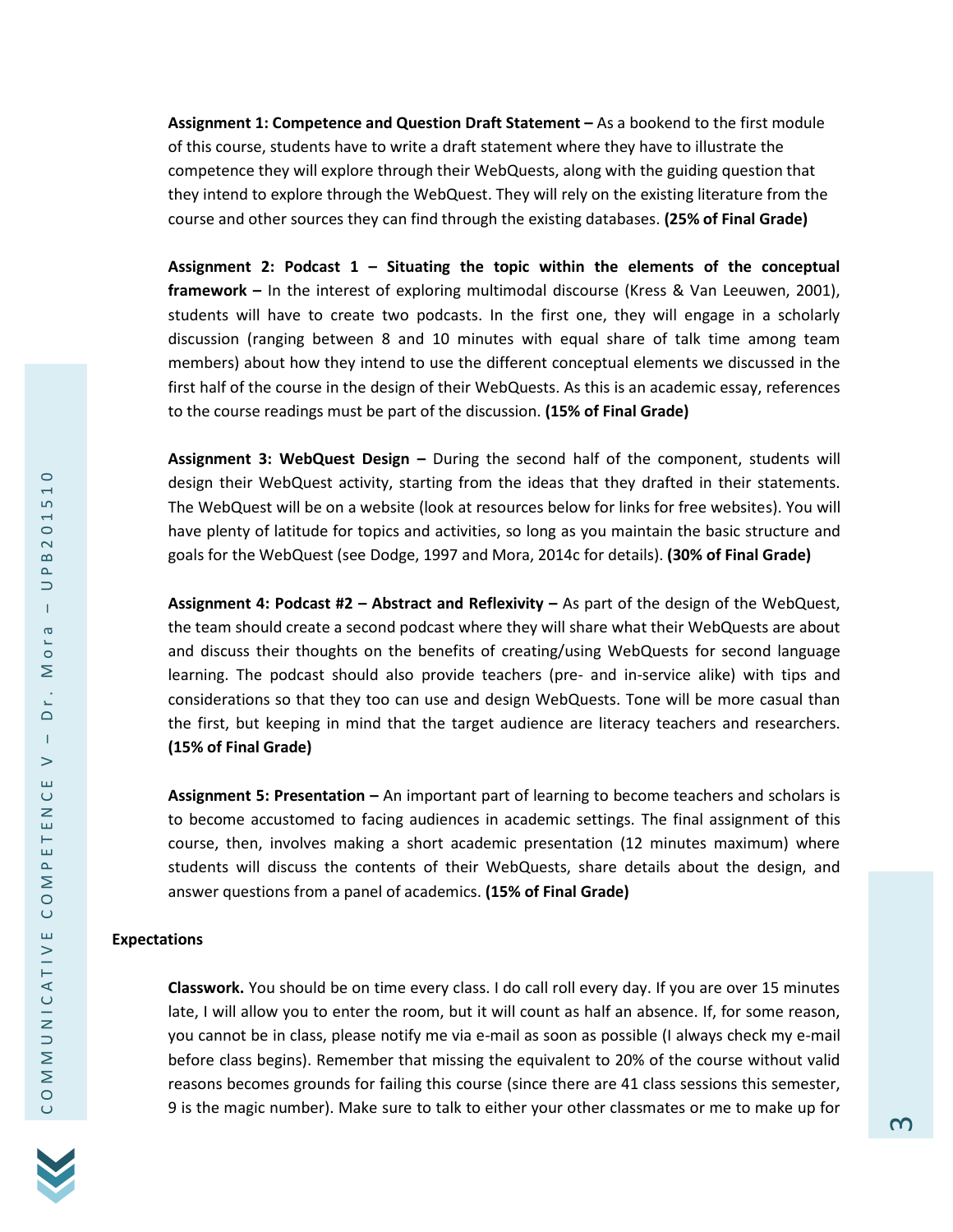the work. No assignments will be accepted after the due date. The deadlines are set well in advance so arrange your personal or work schedules to ensure that you will have no issues. If you foresee a conflict, talk to me immediately to make proper arrangements.

Assignments are due on the times and dates already set on the schedule. Deadlines are nonnegotiable. Missing the due dates will place you automatically on "Pumpkin Status" (I will explain that for those who are not aware). As of this semester, I will not respond to any e-mails related to class work that do not come from your **institutional accounts,** nor will I send any emails to personal ones. Make sure, then, to check your @upb.edu.co accounts regularly for updates from this class.

**Participation.** You must be prepared to participate in every class. This includes reading the assigned documents and bringing all required resources at all times. All of you should be prepared to raise questions and issues as the result of your reading and the interactions with me and your peers. Since all of you will probably be teachers (and even if you will not be), you should display a high degree of professionalism and ethical behavior. If you disagree with any ideas in class, feel free to say so in a proper manner. Your instructor believes that the classroom is a community of learners and scholars. Respectful interactions are important for the success of the academic exercises in which we will engage.

**Methodology.** You will participate in class work for 6 hours every week. You should also plan to devote at least 4-6 hours a week to work on the readings and assignments for the course on your own. Since there is an option to use tutoring services to supplement the classes, please be proactive and ask the instructor for help if needed. After all, there is an expectation that you are all becoming more autonomous learners.

We will also count with Ms. Brielle Giesemann, our Fulbright Teaching Assistant as a teacher's aide of sorts at different intervals throughout the semester to provide support with specific activities. You should also consider joining Ms. Giesemann's conversation and grammar clubs for additional practice beyond this class. I may also suggest you to seek tutoring or extra practice if necessary, but the notion that you must be responsible and proactive is fundamental for your success in this course. After all, there is an expectation that you are all becoming more autonomous learners.

Due to different academic commitments in Colombia and abroad, there will be some days when you will work autonomously on specific tasks. The dates and natures of your tasks are already set. I have not foreseen any further absences during the semester beyond those noted on the schedule, but the nature of my work might dictate otherwise on the course of the academic term.

**Ethical guidelines.** All assignments are to be original work. As scholars, we should all abide by the highest standards of academic integrity. In this component, we operate under a very strong

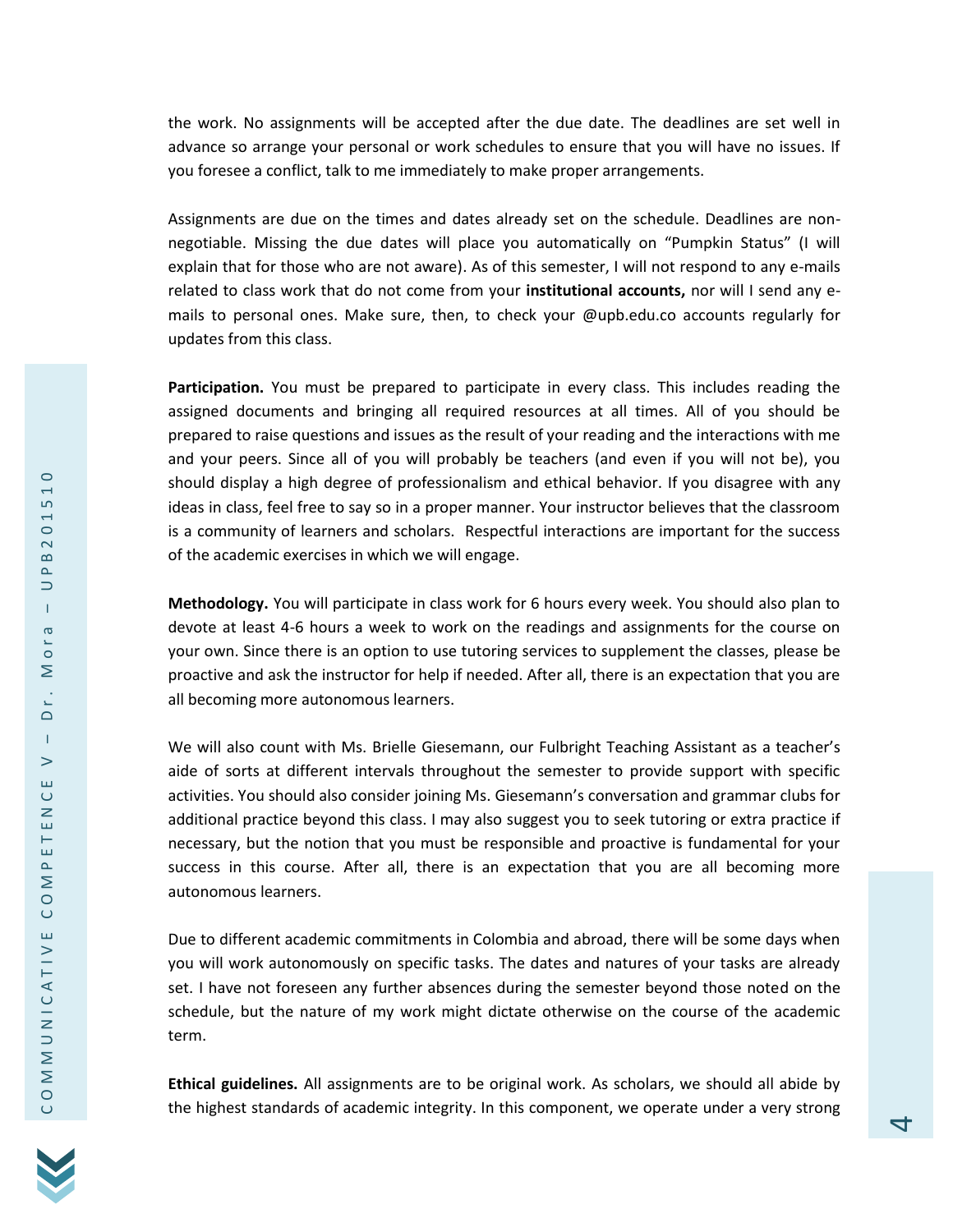stance against cheating and plagiarism. Guidelines against cheating and plagiarism in this course will follow any internal guidelines that UPB has set in place for academic integrity, as well as existing Colombian copyright legislation, such as Ley 23 de 1986, specifically Article 31 (http://www.cerlalc.org/documentos/colo23.htm) and Ley 1032 de 2006 (http://www.unal.edu.co/dib/cip/pi\_ley\_1032\_2006.html). Please get yourselves acquainted with these laws. However, beyond the law, take everything that we will do in class as a chance to improve your own practice and as pedagogical experiences.

**Communication etiquette.** Learning how to communicate in writing is an important and necessary skill that all academics must develop in order to network effectively with other professionals. In many cases, a well-crafted e-mail is the difference between receiving a reply from faculty and researchers in other institutions and having your message deleted right away. Check the following websites with information about e-mail etiquette, and please keep these rules in mind for any and all academic communications, within this class and beyond:

- <http://owl.english.purdue.edu/owl/resource/636/01/>
- [http://thermaltoy.wordpress.com/2013/01/26/dr-who-or-professor-who-on](http://thermaltoy.wordpress.com/2013/01/26/dr-who-or-professor-who-on-academic-email-etiquette/)[academic-email-etiquette/](http://thermaltoy.wordpress.com/2013/01/26/dr-who-or-professor-who-on-academic-email-etiquette/)
- <http://www.usm.edu/chemistry-biochemistry/e-mail-etiquette-adapted-academia>
- <http://web.cn.edu/kwheeler/documents/Academic%20Etiquette.pdf>
- [http://akiraoconnor.org/2011/11/03/e-mail-etiquette-how-to-make-contact-with](http://akiraoconnor.org/2011/11/03/e-mail-etiquette-how-to-make-contact-with-academics/)[academics/](http://akiraoconnor.org/2011/11/03/e-mail-etiquette-how-to-make-contact-with-academics/)
- <http://www.101emailetiquettetips.com/>
- [http://www.businessinsider.com/email-etiquette-rules-everyone-should-know-](http://www.businessinsider.com/email-etiquette-rules-everyone-should-know-2014-9?op=1)[2014-9?op=1](http://www.businessinsider.com/email-etiquette-rules-everyone-should-know-2014-9?op=1)
- [http://www.ctcs.uconn.edu/ec/email\\_etiquette.pdf](http://www.ctcs.uconn.edu/ec/email_etiquette.pdf)
- <http://cafnr.missouri.edu/career-services/pro-dev/email-etiquette.php>
- <https://ceoas.oregonstate.edu/resources/undergraduate/files/email-etiquette.pdf>

**Resources.** All resources for the class will be available in two places:

- 1. Readings and supporting materials will be available in a special folder on Dropbox. You will be granted access the first day of class. It is your responsibility to have your account synced with the folder
- 2. The course blog [\(https://ccvthewebquestawakens.wordpress.com/\)](https://ccvthewebquestawakens.wordpress.com/). I will post guidelines for the class discussions and follow-up resources. During the independent work sessions, all information to carry them out will appear on the blog and you are expected to post information to address the tasks for different sessions.

In addition to the resources on Dropbox and the blog, you are supposed to have a notebook/journal with you at all times. We will do extensive note-taking during the course. Also, I invite you to check out [my own website.](elpatronhimself.net) I have resources available there about [teaching,](http://www.elpatronhimself.net/teaching.html) [research,](http://www.elpatronhimself.net/research.html) and even [writing.](http://www.elpatronhimself.net/about-writing.html)

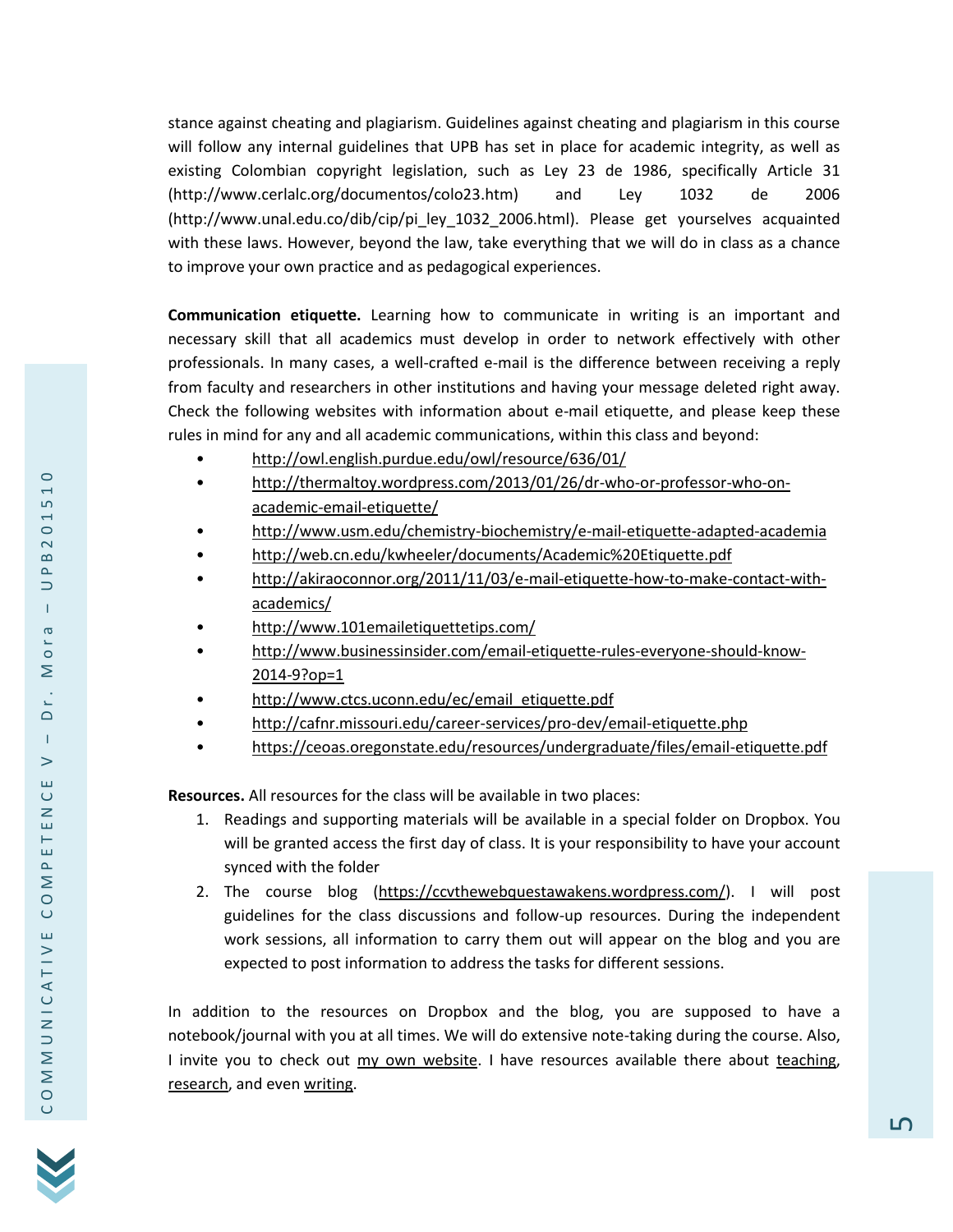**Technology.** Given the nature of the work in this component, you are welcome to use laptops or tablets in class (I suggest against phablets or smartphones/iPhones, as reading these files from their screens can be a bit cumbersome at times… yes, even the iPhone 6 Plus!). It is advisable to download the readings to your hard drives before the class. I am all about saving the trees, so I encourage you to go digital whenever possible. In the extreme case that you should need to print the readings, please do so on both sides of the sheet, print 2 pages per side of the sheet, or use scrap paper.

Regarding the use of cell phones and smartphones, I kindly ask you to avoid using your phones/smartphones/iPhones/phablets **at all**. We only meet for 6 hours during the week, so unless we are talking about life-or-death situations in your lives (which may happen), I expect not to see any communication devices in your hands. (NOTE: Since this is about teachable moments, I do hope that your behavior will not make me resort to more Draconian measures to prevent the use of smartphones in class.)

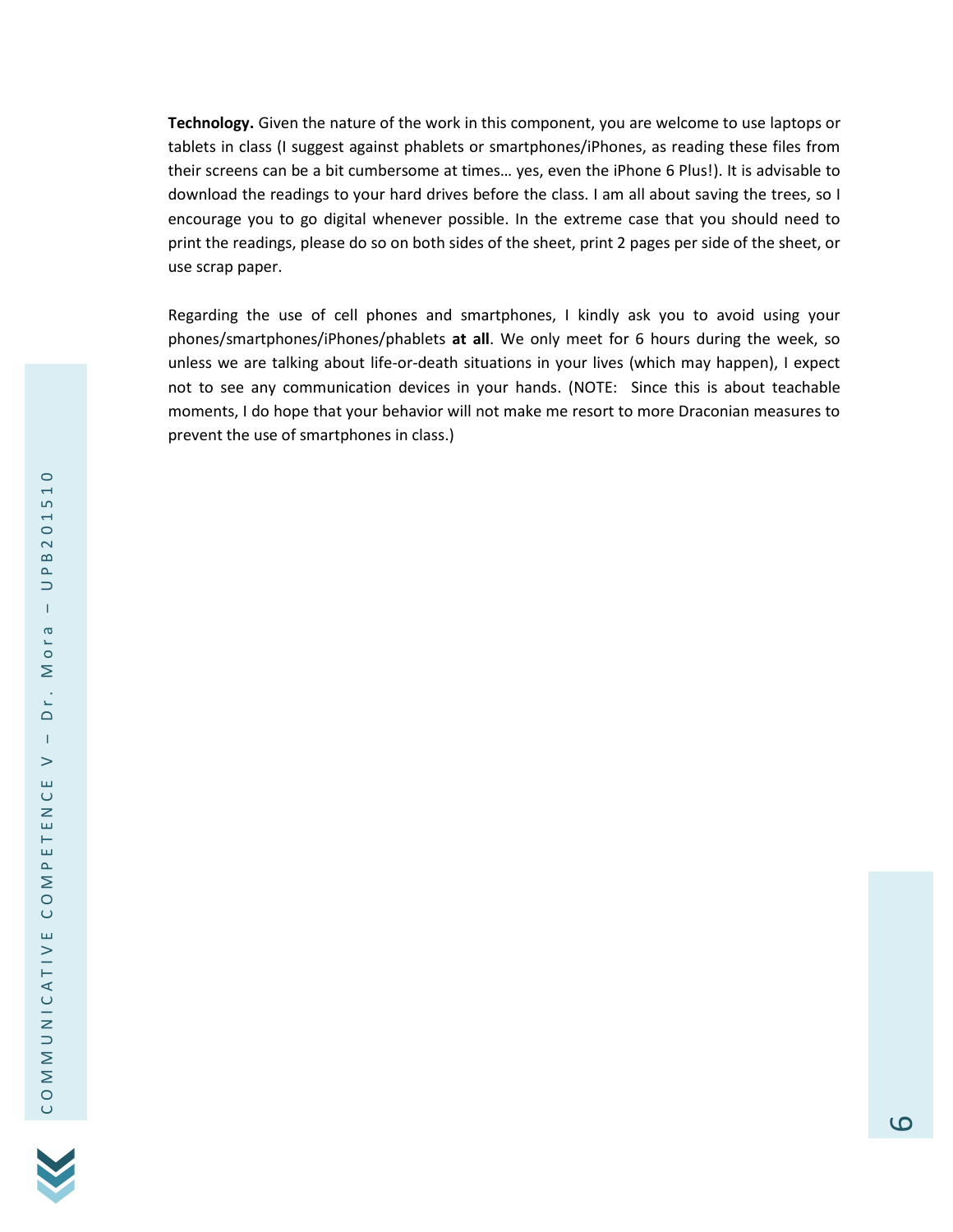# **Class Schedule**

| <b>Week</b>                                                 | <b>Topics</b>                                                                                 | <b>Readings and Media</b>                                                                                                                                                                                                                                                                                          |  |  |
|-------------------------------------------------------------|-----------------------------------------------------------------------------------------------|--------------------------------------------------------------------------------------------------------------------------------------------------------------------------------------------------------------------------------------------------------------------------------------------------------------------|--|--|
| MODULE 1: Reconceptualizing and Recontextualizing WebQuests |                                                                                               |                                                                                                                                                                                                                                                                                                                    |  |  |
| 1<br>Jan<br>19-21                                           | Reconceptualizing and<br>Recontextualizing<br>Language Education and ICTs in the<br>Classroom | Media:<br>Areiza, 2014 (ML2 Open Lecture Series:<br>Part $1   Part 2)$<br>Mora, 2013 (Seminario Miradas Contemporáneas en<br>Educación)<br>Readings:<br>Barnes, Marateo, & Ferris, 2007<br>Mora, 2011<br>Mora, under review                                                                                        |  |  |
| $\overline{2}$<br>Jan<br>26-28                              | What are WebQuests I:<br>(Re-)Introducing the term                                            | Media:<br>Dodge, 2009<br>(https://www.youtube.com/watch?v=v7UynehA l0)<br>Mensing, 2011<br>(https://www.youtube.com/watch?v=P6e46g_QcnY)<br>Readings:<br>Day, 2012<br>March, 2007<br>Mora, 2014b (at literaciesinl2project.org/lslp-micro-<br>papers.html)<br>Sanford, et al., 2010<br>Sviridon, 2008              |  |  |
| 3<br>Feb<br>$2 - 4$                                         | What are WebQuests II:<br>The initial experiences at UPB                                      | Media:<br>Martínez, Mora, Villa Agudelo, & Zabala R., 2013<br>(http://vimeo.com/58669820)<br>Readings:<br>Mora, Martínez, Espinal, & Múnera, 2012<br>Mora, Martínez, Peinado-Navarro, M., Acevedo-<br>Pedrozo, Ríos, & Patiño Pérez, 2012<br>Mora, Martínez, Zapata-Monsalve, Alzate-Pérez, &<br>Gómez-Yepes, 2012 |  |  |
| 4<br>Feb<br>$9 - 11$                                        | Critical thinking, Social<br>constructivism, and WebQuests                                    | Media:<br>Grabe, 2013<br>(https://www.youtube.com/watch?v=xxMAcu2LSuI)<br>Readings:<br>Hartman, 2012<br>Ipkeze & Boyd, 2007<br>Kundu & Bain, 2006<br>Polly & Ausband, 2009                                                                                                                                         |  |  |

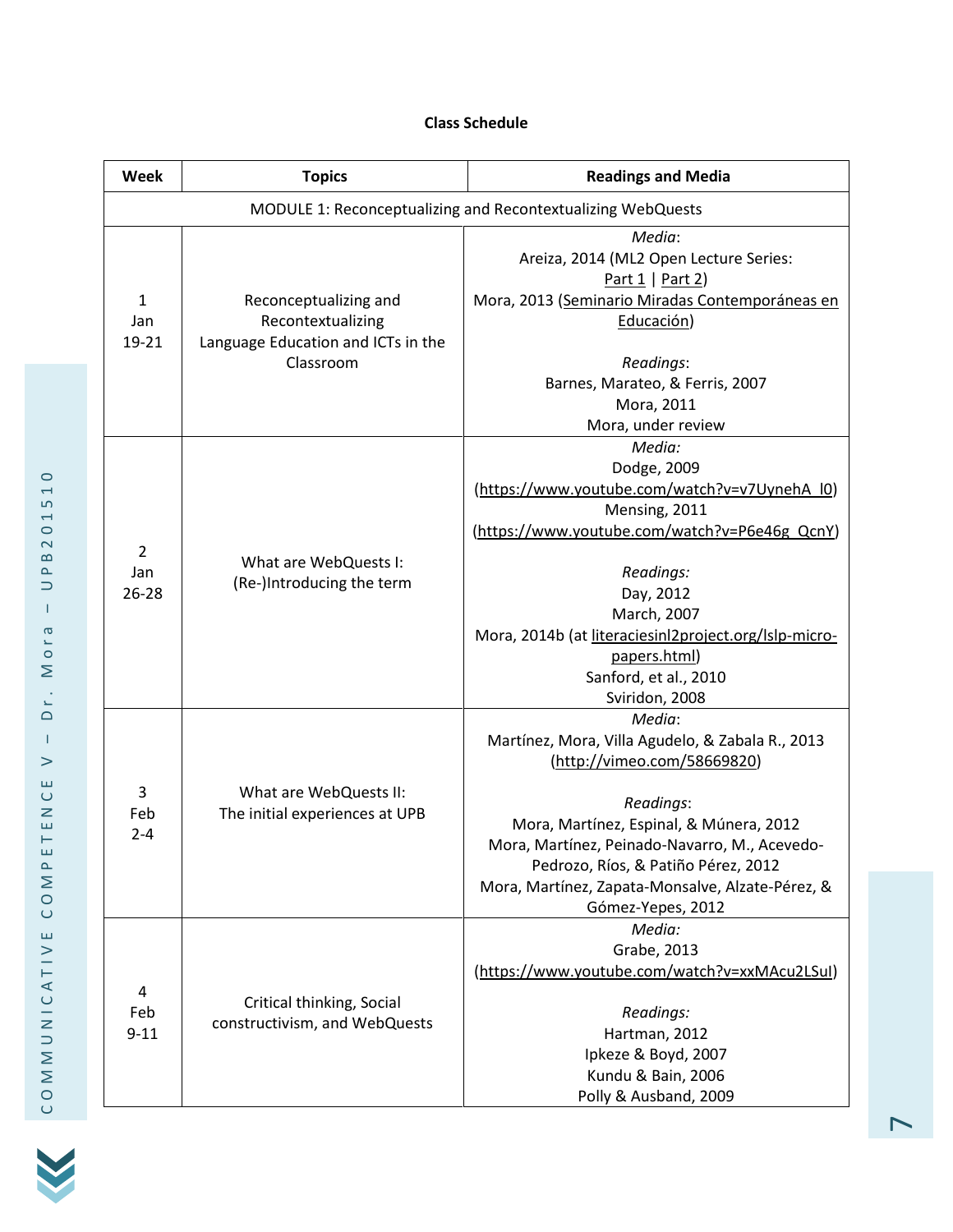|                                             |                                                                          | Vidoni & Maddux, 2002                                  |  |
|---------------------------------------------|--------------------------------------------------------------------------|--------------------------------------------------------|--|
|                                             |                                                                          | Yoder, 2006                                            |  |
|                                             |                                                                          | <b>Yücel, 2013</b>                                     |  |
|                                             |                                                                          | Media:                                                 |  |
|                                             |                                                                          | Nussbaum, 2013                                         |  |
|                                             |                                                                          | (https://www.youtube.com/watch?v=sYfFGDhbHUk)          |  |
| 5                                           | The notion of human capabilities:<br>Why bring it up on WebQuest design? |                                                        |  |
| Feb<br>$16 - 18$                            |                                                                          | Readings:                                              |  |
|                                             |                                                                          | Nussbaum, 2006, pp. 69-81                              |  |
|                                             |                                                                          | Sen, 2005                                              |  |
|                                             |                                                                          | Smith, Spence, & Rashid, 2011                          |  |
|                                             |                                                                          | <b>Walker, 2008</b>                                    |  |
|                                             |                                                                          | Media:                                                 |  |
|                                             |                                                                          | Richards, 2012 (Part 1   Part 2)                       |  |
|                                             |                                                                          |                                                        |  |
|                                             |                                                                          | Readings:                                              |  |
| 6                                           |                                                                          | Cazden, 2011                                           |  |
| Feb                                         | Communicative tasks and                                                  | Crabbe, 2007                                           |  |
| $23 - 25$                                   | communicative competence                                                 | Lenchuk & Ahmed, 2013                                  |  |
|                                             |                                                                          | Mora, 2015 (at literaciesinl2project.org/lslp-micro-   |  |
|                                             |                                                                          | papers.html)                                           |  |
|                                             |                                                                          |                                                        |  |
|                                             |                                                                          | Nazari, 2007                                           |  |
|                                             |                                                                          | Sung, 2010<br>Media:                                   |  |
|                                             | New elements of technology                                               | Street, 2013 (ML2 Open Lecture Series)                 |  |
|                                             |                                                                          |                                                        |  |
| $\overline{7}$                              |                                                                          | Readings:                                              |  |
| Mar                                         | mediation in WebQuests I:                                                | Angay-Crowder, 2014                                    |  |
| $2 - 4$                                     | Multimodality, Transmediality,                                           | Mejía-Vélez & Salazar Patino, 2014                     |  |
|                                             | Intertextuality                                                          | Mora, 2014a                                            |  |
|                                             |                                                                          | (all readings at literaciesinl2project.org/lslp-micro- |  |
|                                             |                                                                          | papers.html)                                           |  |
|                                             |                                                                          | Media:                                                 |  |
|                                             |                                                                          | Celiński, 2014 (ML2 Open Lecture Series: Part 1-       |  |
|                                             | New elements of technology                                               | Part 2)                                                |  |
|                                             |                                                                          |                                                        |  |
| 8                                           | mediation in WebQuests II:                                               | Readings:                                              |  |
| Mar                                         | Social Media, Digital Literacies,                                        | González, 2014                                         |  |
| $9 - 11$                                    | <b>Participatory Literacies</b>                                          | Zapata, 2014                                           |  |
|                                             |                                                                          | Roccanti, 2014                                         |  |
|                                             |                                                                          | (all readings at literaciesinl2project.org/lslp-micro- |  |
|                                             |                                                                          | papers.html)                                           |  |
| 9                                           | Crafting the topic and guiding                                           | Media:                                                 |  |
| Mar                                         | question for your WebQuest                                               | Dodge, 2009a                                           |  |
| 16-18                                       | (In-class independent work)                                              | (https://www.youtube.com/watch?v=5Yfo8B3Pdml)          |  |
| <b>MODULE 2: Operationalizing WebQuests</b> |                                                                          |                                                        |  |
| 10                                          | Analyzing the competencies and                                           | Revisit all readings from Weeks 2 and 3                |  |
|                                             |                                                                          |                                                        |  |

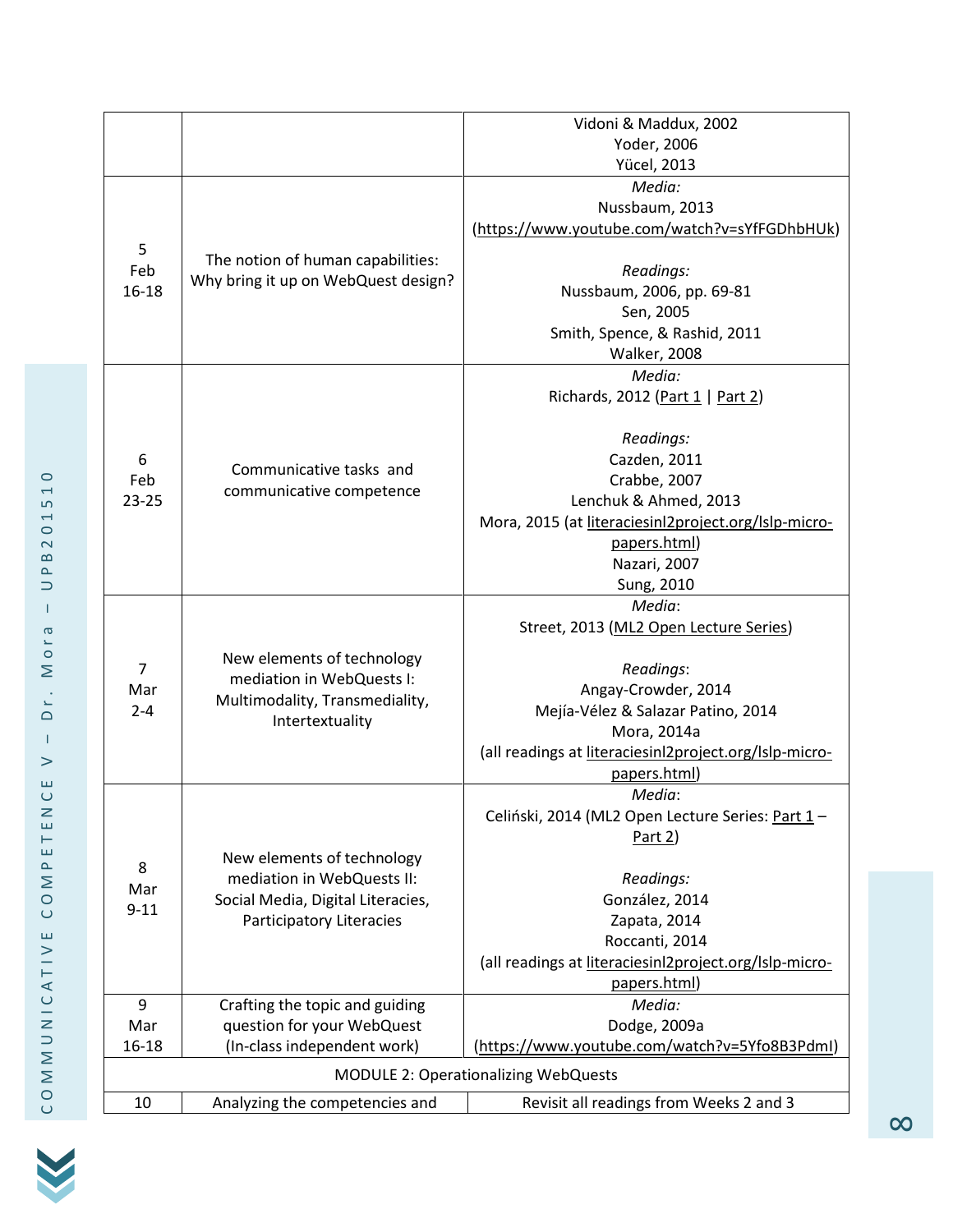| Mar                    | questions (I)                                                                                    | Bring drafts to class for the discussion                                                                                                                                        |
|------------------------|--------------------------------------------------------------------------------------------------|---------------------------------------------------------------------------------------------------------------------------------------------------------------------------------|
| 24-25                  |                                                                                                  | Readings:                                                                                                                                                                       |
|                        |                                                                                                  | Kurt, 2012                                                                                                                                                                      |
| Mar 30-<br>Apr 3       | <b>EASTER BREAK</b>                                                                              |                                                                                                                                                                                 |
|                        |                                                                                                  | Media:<br><b>WebQuest Samples from</b><br>elpatronhimself.net/webquests.html                                                                                                    |
| 11<br>Apr<br>$6-8$     | WebQuests in the context of<br>Second Language Learning                                          | Readings:<br>Alshumaimeri & Almasri, 2012<br>Golovatina, 2014<br>Hromníková, 2008<br>Mora, Martínez, Alzate-Pérez, Gómez-Yepes &<br>Zapata-Monsalve, 2012<br><b>Truan, 2011</b> |
| 12<br>Apr<br>$13 - 15$ | Selecting quality resources<br>(@AERA in Chicago - Independent<br>work)                          | Green, 2001<br>Lim, 2001<br>March, 2000                                                                                                                                         |
| 13<br>Apr<br>$20 - 22$ | WebQuest Workshop I:<br><b>Introduction and Task</b><br>(@AERA in Chicago - Independent<br>work) |                                                                                                                                                                                 |
| 14<br>Apr<br>27-29     | <b>Rubrics and WebQuests</b>                                                                     | Media:<br>Prytula, 2013<br>(https://www.youtube.com/watch?v=jKFvrN-KL_w)<br>Readings:<br>Andrade, 2005<br>Cooper & Gargan, 2009<br>Montgomery, 2000<br>Turley & Gallagher, 2008 |
| 15<br>May<br>$4 - 6$   | WebQuest Workshop II:<br><b>Process and Resources</b>                                            | In-class independent work                                                                                                                                                       |
| 16<br>May<br>$11 - 13$ | WebQuest Workshop III:<br>Conclusion, Abstract, and Reflexivity                                  |                                                                                                                                                                                 |
| 17<br>May<br>19-20     | Final Exams, Week 1 - Time to Finish Assignments<br>(@ICQI, University of Illinois)              |                                                                                                                                                                                 |
| 18<br>May<br>26-28     | <b>FINAL PRESENTATIONS</b><br>Assignments 3, 4, and 5 due                                        |                                                                                                                                                                                 |

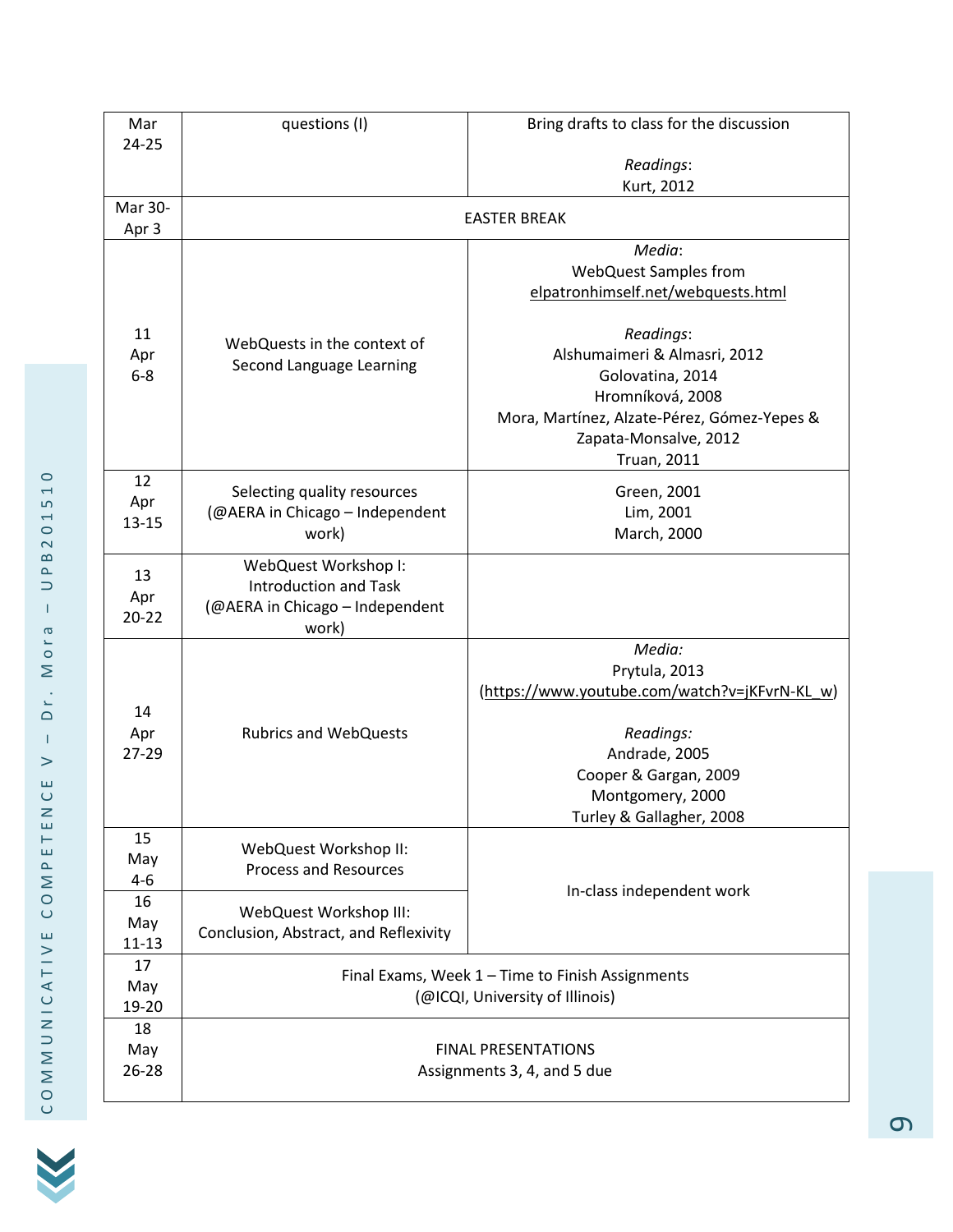#### **References**

Alshumaimeiri, Y. A. & Almasri, M. M. (2012). The effects of using WebQuests on reading comprehension performance of Saudi EFL students. *TOJET: The Turkish Journal of Educational Technology, 11*(4), 295-306.

Andrade, H. G. (2005). Teaching with rubrics: The good, the bad, and the ugly. *College Teaching, 53*(1), 27-30. Angay-Crowder, T. (2014). Intertextuality. *LSLP Micro-Papers, 16*. Retrieved from

<http://www.literaciesinl2project.org/uploads/3/8/9/7/38976989/lslp-micro-paper-16-intertextuality.pdf>

Areiza, H. (2014). Education in the Digital Era: More than technology use in the classroom. *ML2 Open Lecture Series, 2*. Available from<http://vimeo.com/channels/ml2/90054080>

Barnes, K., Marateo, R., & Ferris, S. (2007). Teaching and learning with the net generation. *Innovate, 3*(4). Retrieved from [http://uruguayeduca.edu.uy/Userfiles/P0001/File/Teaching\\_and\\_Learning\\_with\\_the\\_Net\\_Generation.pdf](http://uruguayeduca.edu.uy/Userfiles/P0001/File/Teaching_and_Learning_with_the_Net_Generation.pdf)

- Bozdoğan, D. (2013). WebQuests about digital citizenship in language classes. *Journal of Educational and Instructional Studies in the World, 3*(1), 173-180.
- Cazden, C. B. (2011). Dell Hymes's construct of "communicative competence". *Anthropology & Education Quarterly, 42*(4), 346- 369. doi:10.1111/j.1548-1492.2011.01144.x.
- Celiński, P. (2014). Digital literacy: From receiving to making media. *ML2 Open Lecture Series, 5.* Retrieved from <http://vimeo.com/channels/ml2/106219302>
- Cooper, B. S. & Gargan, A. (2009). Rubrics in education: Old term, new meanings. *The Phi Delta Kappan, 91*(1), 54-55.
- Crabbe, D. (2007). Learning opportunities: adding learning value to tasks. *ELT Journal, 61*(2), 117-125. doi:10.1093/elt/ccm004
- Dodge, B. (2009a). *WebQuest pitfalls.* Retrieved fro[m https://www.youtube.com/watch?v=5Yfo8B3PdmI](https://www.youtube.com/watch?v=5Yfo8B3PdmI)
- Dodge, B. (2009b). *What is a WebQuest?* Retrieved fro[m https://www.youtube.com/watch?v=v7UynehA\\_l0](https://www.youtube.com/watch?v=v7UynehA_l0)
- Golovatina, V. Webquest in the Context of the Russian Language Learning. In *Conference proceedings. ICT for language learning* (p. 380). libreriauniversitaria. it Edizioni.
- González, C. A. (2014). Digital Literacies. *LSLP Micro-Papers, 5.* Retrieved from <http://www.literaciesinl2project.org/uploads/3/8/9/7/38976989/lslp-micro-paper-5-digital-literacies.pdf>
- Grabe, M. (2013). *Problem based learning and the WebQuest.* Retrieved from <https://www.youtube.com/watch?v=xxMAcu2LSuI>
- Green, T. (2001). Teaching students to critically evaluate web pages. *The Clearing House, 75*(1), 32-34.
- Hartman, H. (2012). Consuming and constructing knowledge through WebQuests. In C. Wankel & P. Blessinger (Eds.) Increasing Student Engagement and Retention using Online Learning Activities: Wikis, Blogs and WebQuests (pp. 257-291) London, UK: Emerald. doi: 10.1108/S2044-9968(2012)000006A012
- Ipkeze, C. H. & Boyd, F. B. (2007). Web-based inquiry learning: Facilitating thoughtful literacy with WebQuests. *The Reading Teacher, 60*(7), 644-654.
- Kundu. R. & Bain, C. (2006). Webquests: Utilizing technology in a constructivist manner to facilitate meaningful preservice learning. *Art Education, 59*(2), 6-11.
- Kurt, S. (2012). Issues to consider in designing WebQuests: A literature review. *Computers in the Schools, 29,* 300-314. doi:10.1080/07380569.2012.704770
- Lenchuk, I. & Ahmed, A. (2013). Teaching pragmatic competence: A journey from teaching cultural facts to teaching cultural awareness. *TESL Canada Journal/Revue TESL du Canada, 30*(7), 82-97.
- Lim, J. (2001). Effective internet research. *The Clearing House, 75*(1), 35-36.
- March, T. (2000). Link like you mean it! Selecting web sites to support intentional learning outcomes. *Multimedia Schools, 7*(2), 52-54.
- March, T. (2007). The learning power of WebQuests. *Educational Leadership, December 2003/January 2004,* 42-47.



 $\circ$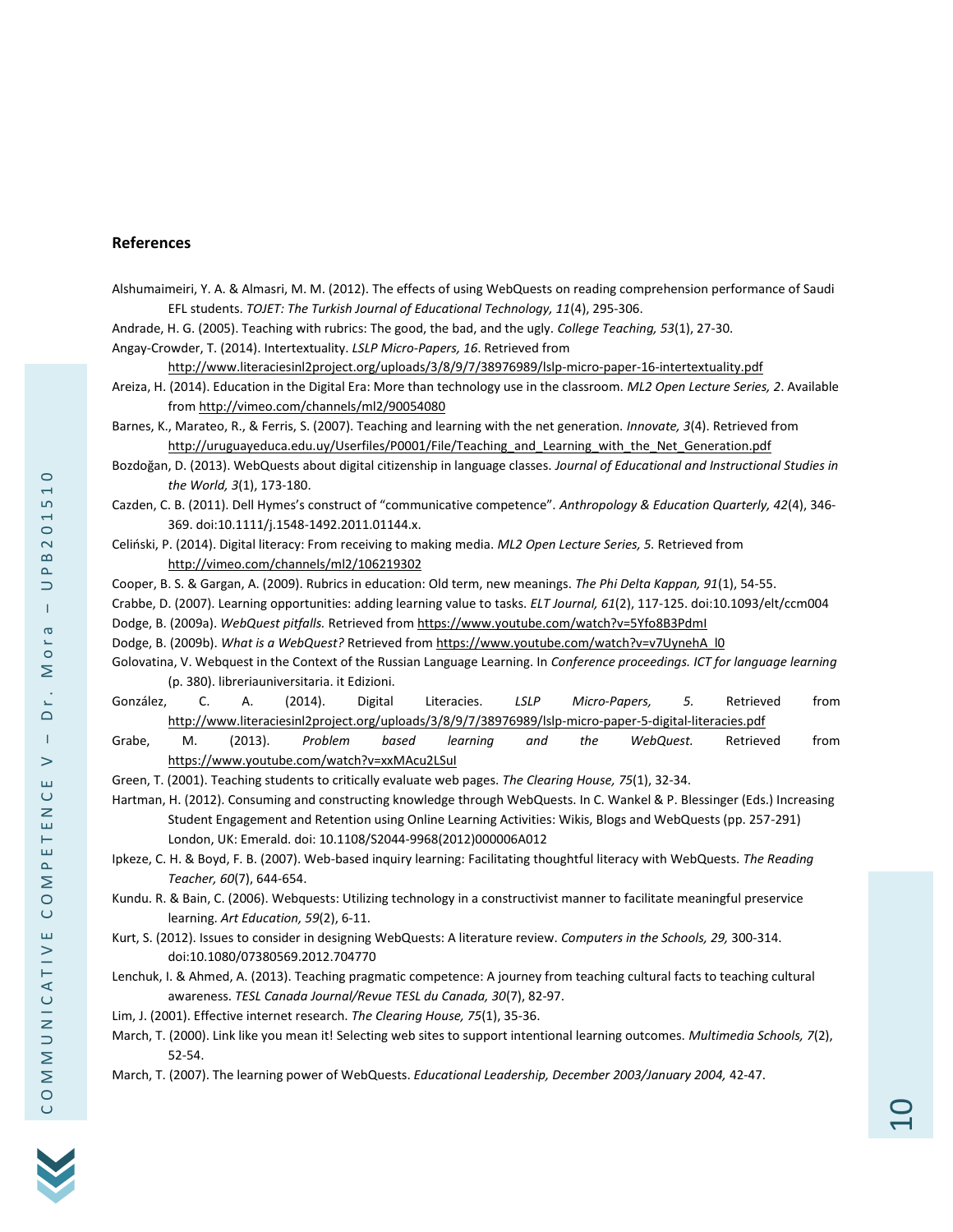Martínez, J. D., Mora, R. A., Villa Agudelo, V., & Zabala R., I. (2013, January). The webquest initiative. Retrieved from <http://vimeo.com/58669820>

Mejía-Vélez, M. C. & Salazar Patiño, T. (2014). Multimodality. *LSLP Micro-Papers, 4*. Retrieved from <http://www.literaciesinl2project.org/uploads/3/8/9/7/38976989/lslp-micro-paper-4-multimodality.pdf>

Mensing, K. (2011). *What's a Webquest?* Retrieved from [https://www.youtube.com/watch?v=P6e46g\\_QcnY](https://www.youtube.com/watch?v=P6e46g_QcnY)

Montgomery, K. (2000). Classroom rubrics: Systematizing what teachers do naturally. *The Clearing House, 73*(6), 324-328.

- Mora R. A. (2011, August). Challenges and Opportunities for Literacy and Technology in ELT Teacher Education. Keynote Presentation at the 2nd Colloquia on Research and Innovation in Foreign Language Education 2011, Bogotá D.C., Colombia. ED547648
- Mora, R. A. (2013, September). *Have we told our children* why *they should learn another language? A critical discussion on the new roles and questions for language learning in Colombia.* Presentation at Seminario Miradas Contemporáneas en Educación, Universidad Distrital "Francisco José de Caldas", Bogotá. D.C. Retrieved from <https://www.youtube.com/watch?v=Yje0AnkuTXo>
- Mora. R. A. (2014a). Transmediality. LSLP Micro-Papers, 14. Retrieved from <http://www.literaciesinl2project.org/uploads/3/8/9/7/38976989/lslp-micro-paper-14-transmediality.pdf>
- Mora. R. A. (2014b). WebQuests. LSLP Micro-Papers, 17. Retrieved from <http://www.literaciesinl2project.org/uploads/3/8/9/7/38976989/lslp-micro-paper-17-webquests.pdf>
- Mora. R. A. (2015). Communicative competence. LSLP Micro-Papers, 20. Retrieved from [http://www.literaciesinl2project.org/uploads/3/8/9/7/38976989/lslp-micro-papers-20-communicative](http://www.literaciesinl2project.org/uploads/3/8/9/7/38976989/lslp-micro-papers-20-communicative-competence.pdf)[competence.pdf](http://www.literaciesinl2project.org/uploads/3/8/9/7/38976989/lslp-micro-papers-20-communicative-competence.pdf)
- Mora, R. A., Martínez, J. D., Alzate-Pérez, L., Gómez-Yepes, R., & Zapata-Monsalve, L. M. (2012). Rethinking WebQuests in second language teacher education: The case of one Colombian university. In C. Wankel & P. Blessinger (Eds.) Increasing Student Engagement and Retention using Online Learning Activities: Wikis, Blogs and WebQuests (pp. 291- 319) London, UK: Emerald. doi: 10.1108/S2044-9968(2012)000006A013
- Mora, R. A., Martínez, J. D., Espinal, E., & Múnera, D. (2012). WebQuest as a tool for innovation in preservice English education: Implementation stories from two cohorts. In N. M. Platonenko, N. P. Merzlyakoba, & M. B. Oparin (Eds). Inoyazichnoe obrazovanye v problemnom pole gumanitarnix nauk: Materialy zaochnoy vserossiyskoy nauchno-praktichekoy konferentsiy s mezhdunarodym uchastem 25 septyabrya 2012 g. (Foreign language education and humanities: Proceedings of the distance all-Russian academic conference with international participation. September 25, 2012; pp. 196-204). Izhevsk: Izhevsk University Press.
- Mora, R. A., Martínez, J. D., Peinado-Navarro, M., Acevedo-Pedrozo, J., Ríos, A., & Patiño Pérez, J. (2012). Challenges and successes developing WebQuests in preservice teacher education: narratives from students and faculty. In L. Gómez Chova, A. López Martínez, & I. Candel Torres (Eds.), ICERI2012 Proceedings (pp. 403-412). Madrid, Spain: International Association of Technology, Education and Development (IATED).
- Mora, R. A., Martínez, J. D., Zapata-Monsalve, L. M., Alzate-Pérez, L., & Gómez-Yepes, R. (2012). Implementing and learning about WebQuests in the context of English language teacher education: the experience at a Colombian university. In L. Gómez Chova, A. López Martínez, & I. Candel Torres (Eds.), INTED2012 Proceedings (pp. 2092-2101). Valencia, Spain: International Association of Technology, Education and Development (IATED).
- Nazari, A. (2007). EFL teachers' perception of the concept of communicative competence. *ELT Journal, 61*(3), 202-210. doi:10.1093/elt/ccm027

Nussbaum, M. C. (2006). *Frontiers of justice: Disability, nationality, species membership.* Cambridge, MA: Harvard University Press.

- Nussbaum, M. (2013). *Creating capabilities: The human development approach.* Retrieved from <https://www.youtube.com/watch?v=sYfFGDhbHUk>
- Polly, D. & Ausband, L. (2006). Developing higher-order thinking skills through WebQuests. *Journal of Computing in Teacher Education, 26*(1), 29-34.
- Prytula, M. (2013). *Assessment using rubrics.* Retrieved fro[m https://www.youtube.com/watch?v=jKFvrN-KL\\_w](https://www.youtube.com/watch?v=jKFvrN-KL_w)
- Richards, J. C. (2012). *Communicative Competence*. Retrieved fro[m https://www.youtube.com/watch?v=SwMii\\_YtEOw](https://www.youtube.com/watch?v=SwMii_YtEOw) and <https://www.youtube.com/watch?v=RpGvWYPL7cU>
- Roccanti, R. (2014). Participatory Literacies. *LSLP Micro-Papers, 10.* Retrieved from <http://www.literaciesinl2project.org/uploads/3/8/9/7/38976989/lslp-micro-paper-10-participatory-literacies.pdf>



 $\cup$